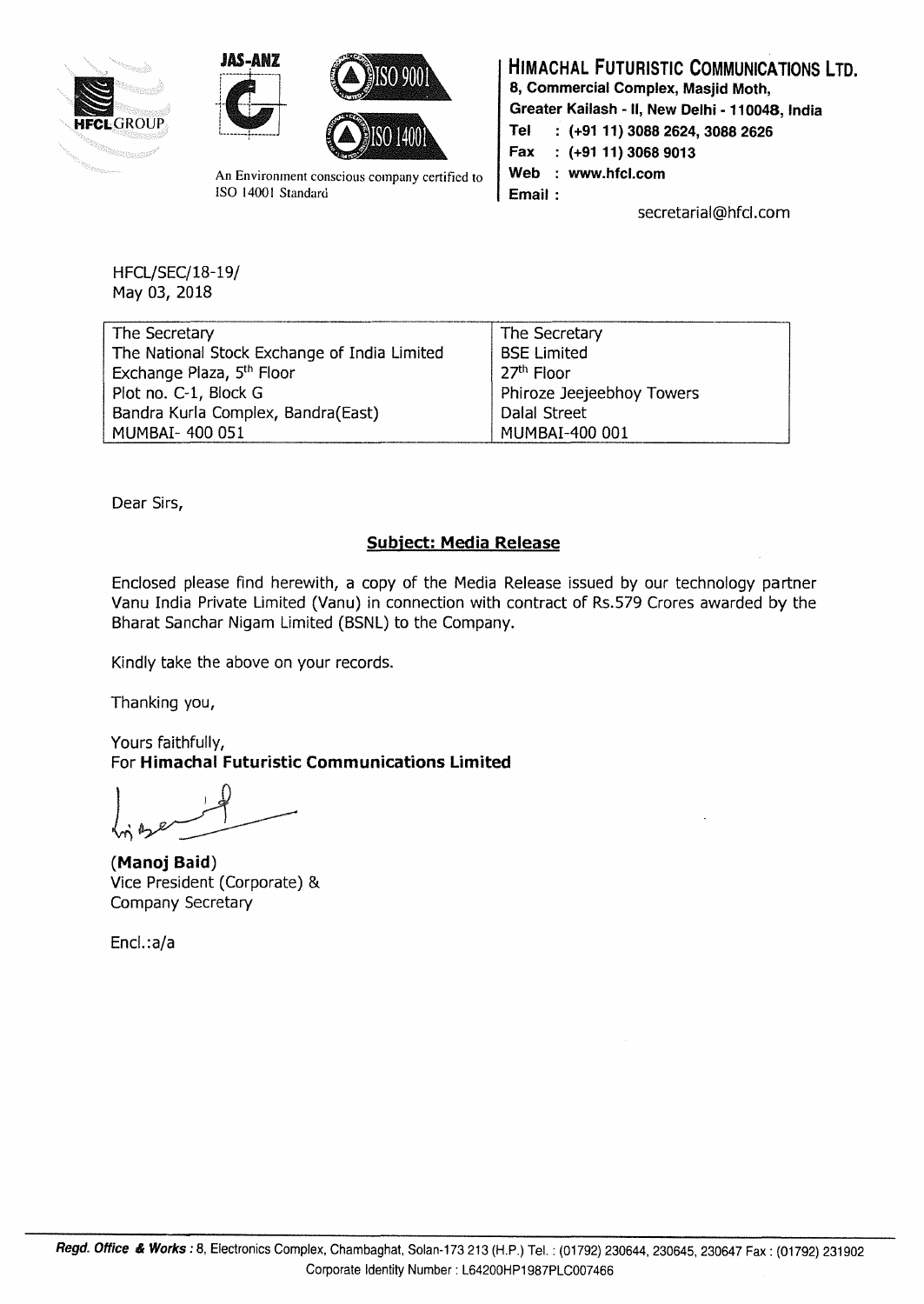

## **Vanu and HFCL Win Major BSNL Tender**

Using combined Vanu and HFCL technology, BSNL will expand coverage to more than one thousand villages in rural portions af India

GURGAON, INDIA, 3 MAY 2018:

Vanu India Private Limited (Vanu) is pleased to announce that it has teamed with Himachal Futuristic Communications Limited (HFCL) to win a contract awarded by Bharat Sanchar Nigam Limited (BSNL) under BSNL's tender for provision of rural telecommunications services in the Northeast area of India. The contract to HFCL covers products and services worth INR 579 crore. The scope of the project includes surveying, planning, supply, installation, testing, commissioning, and maintenance for five years of radio access network. The network deployment will include installation of 924 solar powered base transceiver station (BTS) sites manufactured by HFCL using Vanu India technology.

Winning the solicitation underscores Vanu's leadership position in provision of technology for systems to cover off-grid rural areas that have no electrical grid or telecom grid available to provide power or backhaul. Working with Vanu, HFCL is able to assure itself of not only working with a premier technical solution but also one that is local to India where Vanu has been operating for over a decade and has grown a team with significant expertise.

"Vanu's value is to continue its focus on the software radio technology to enable localization of the ecosystem for high-end product development, manufacturing and services to address India's cellular network requirements," said Sanjay Bakaya, Managing Director, Vanu.

By leveraging deep domain expertise in wireless radio technologies and addressing the limitations that have prevented ubiquitous connectivity, Vanu has developed software radio technology and business model innovations that allow partners such as HFCL to work with mobile network operators such as BSNL to deliver profitable coverage solutions for rural markets.

"Vanu's vision of using technology and business model innovations to connect the unconnected fits perfectly with HFCL's strategy to deliver the most competitive and innovative products and technology solutions to our customers. We are looking forward to working with Vanu to improve connectivity not only in the Northeast, but everywhere in rural India," said Mahendra Nahata, Managing Director, HFCL.

Vanu India Pvt. Ltd. | Level - 4, Augusta Point | DLF Golf Course Road| Gurgaon | 122 002 | India Phone: +91 124 4354229 Fax: +91 124 4354001